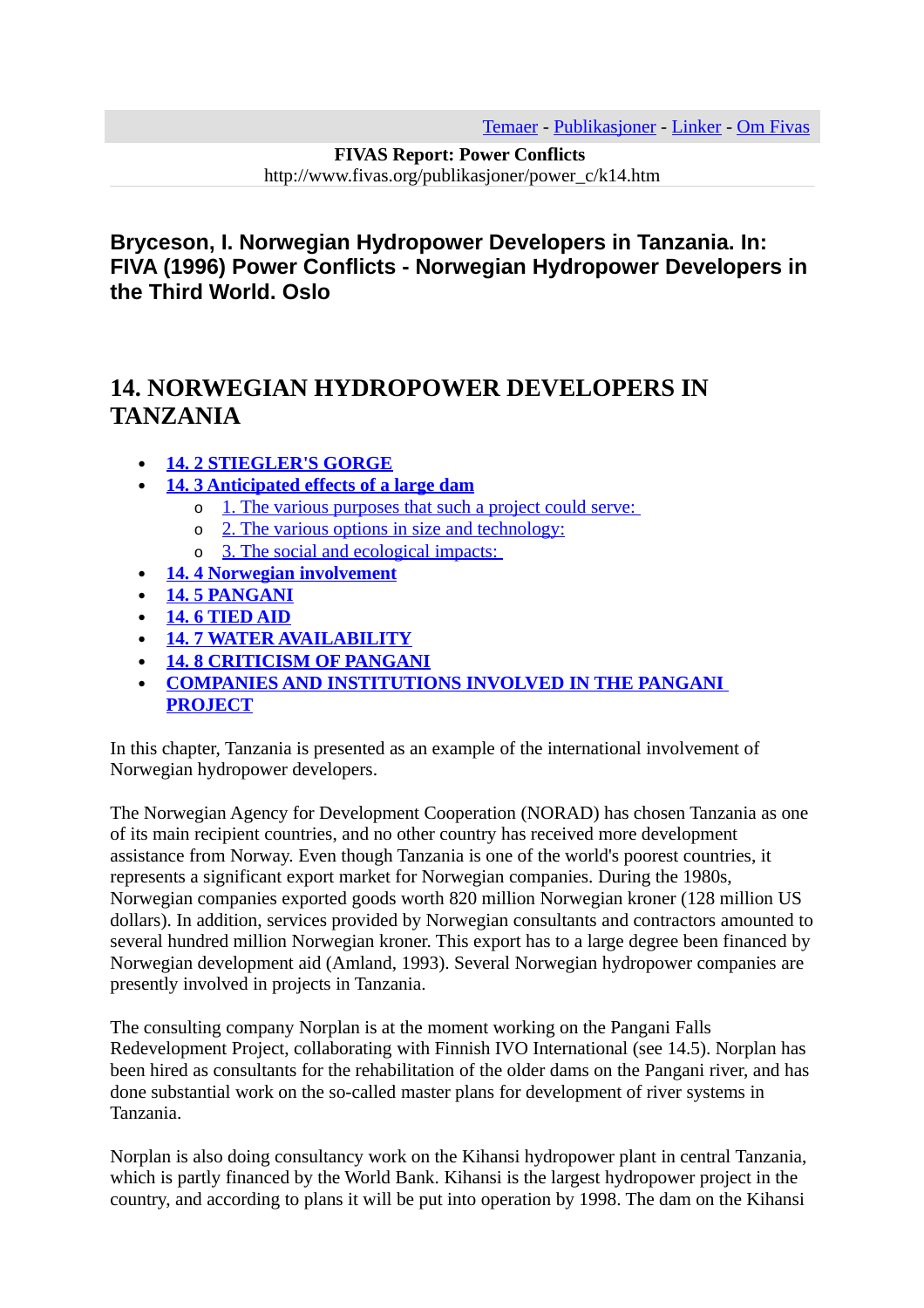River will produce 180 MW of electricity, with a possible increase to 300 MW in a later phase. The costs are estimated to some 2.6 billion Norwegian kroner (400 million US dollars). NORAD has promised 400 million Norwegian kroner (62 million US dollars) in development support to the project, on the condition that environmental concerns are properly taken care of. In addition to the World Bank financed feasibility study, Norplan has also made the environmental assessments on the project, which have been far from satisfactory. As construction of the dam had already started when the environmental studies were commissioned, the studies are nothing but a rush job to assess the amount of damage made by this huge project.

The Norwegian company Norconsult International is doing engineering work and detailed design of the Kihansi dam. Norconsult has also made feasibility studies for several other dam projects in Tanzania, and has been involved in the Rufiji Basin Master Plan.

Noremco is the contractor on the Pangani Falls Redevelopment Project, and have also done some work for local authorities in Tanzania.

Kvaerner Energy and ABB have had large deliveries of equipment to hydropower projects in Tanzania. Both have their own agents in the country. ABB is a co-owner of the TANELEC factory in Tanzania, which produces smaller transformers for use in power stations and grids.

The remainder of this chapter presents two Tanzanian hydropower projects in which Norwegian companies are or have been involved. First the gigantic Stiegler's Gorge project, which was planned on the Rufiji river, is discussed. This part of the chapter is taken from the 1988 FIVAS report *Når Norge Legger Verden i Rør*. It was written by Dr. Ian Bryceson, a Tanzanian marine biologist who worked at the University of Dar es Salaam from 1972 to 1982, and was involved in studying the anticipated effects of the dam.

Finally, we discuss the Pangani project, which is presently under construction. Pangani is the largest NORAD project so far. After several years of economic crisis in Tanzania, Pangani represents new hopes and new contracts for the hydropower industry.

## **14. 2 STIEGLER'S GORGE**

This chapter describes how Norwegian hydropower interests were involved in the planning of a large dam at Stiegler's Gorge on the Rufiji River in Tanzania during the 1970s and early 1980s. Over 150 million Norwegian kroner (24 million US dollars) of Norwegian development support were spent on engineering studies and feasibility studies, although the dam has not been built. For the time being, the plans have been shelved.

The Rufiji River is the largest river in Tanzania with a huge catchment area comprising most of the south-eastern part of the country, which in turn receives relatively high annual rainfall. It has several large tributaries (Ruaha, Kilombero, Luwego and Mbarangandu) and many small. The tributaries meet and pass through a relatively narrow passage, Stiegler's Gorge, before descending to the flat lower plains, meandering down to a large delta area vegetated by mangrove forests, and finally flowing out through several mouths into the Indian Ocean.

The area immediately upstream of Stiegler's Gorge is the largest national nature reserve area in Tanzania, Selous Game Reserve, which is also the biggest in Africa. Further upstream on the Ruaha tributary are two hydropower dams, Kidatu and Mtera, and areas important for maize, groundnut, sisal, tobacco and cattle production.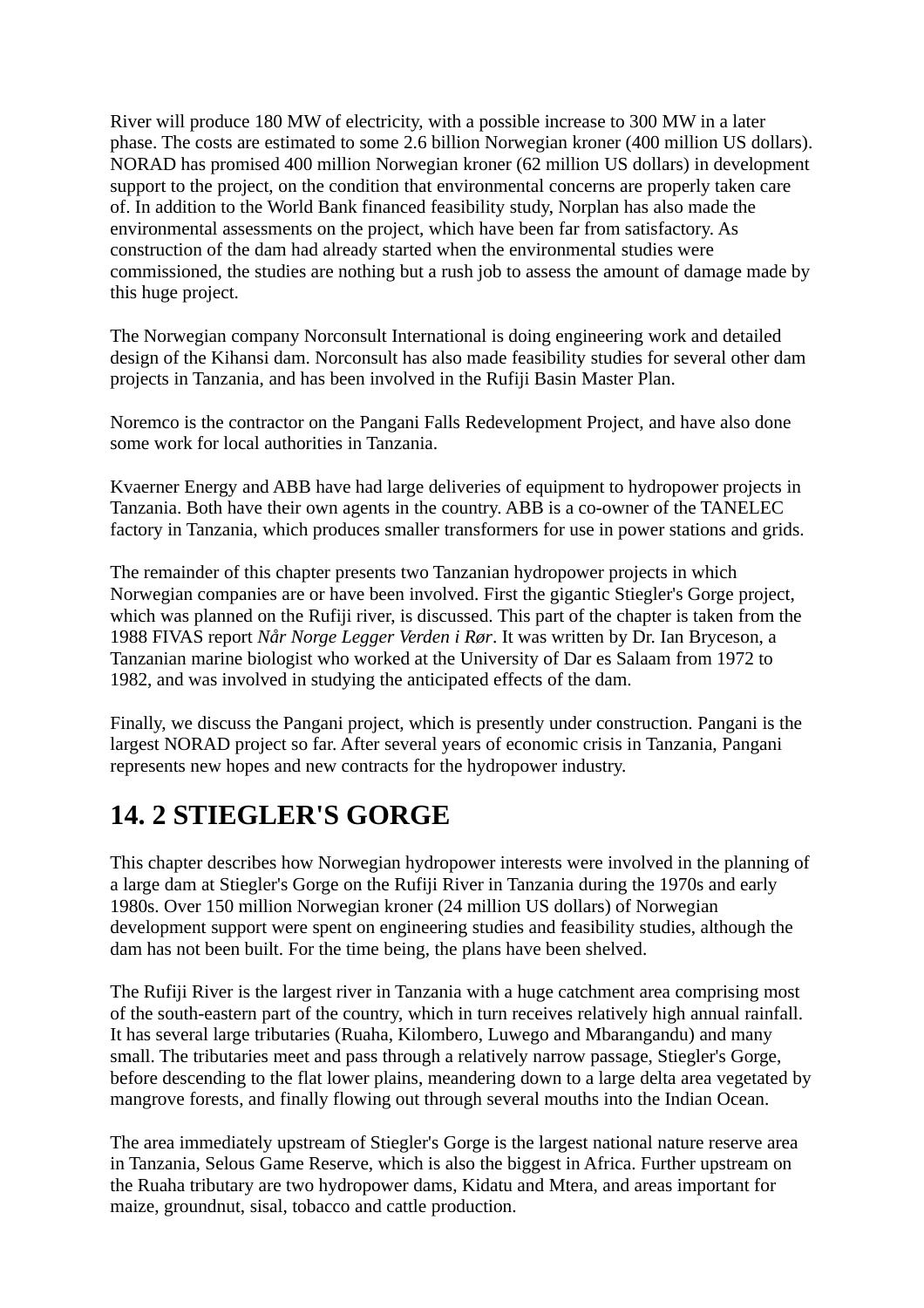The area downstream of Stiegler's Gorge is prime quality agricultural land with rich alluvial soil, naturally irrigated and fertilised by a cycle of annual flooding, with seasonal cultivation of rice, maize and cotton by small-scale peasant farmers. Coconuts, cashewnuts and other crops are also cultivated. Important seasonal fisheries are also dependent upon the natural flooding patterns. Furthest downstream are mangrove forests, constituting an important resource themselves, and an essential biotope for their contributions to marine productivity. The Mafia Channel's rich fishing grounds and the oceanic waters off the Tanzanian coast receive important inputs of nutrients from the river's outflow.

# **14. 3 Anticipated effects of a large dam**

During the 1970s and early 80s, there was a lot of Norwegian activity concentrated on the prospects of building a large dam at Stiegler's Gorge. As shown in *chapter 13*, Norway has much experience and competence in hydropower technology from their own industrial development, and they now have a number of companies which export this technology abroad. Tanzania has been the main recipient of Norwegian development aid since the early 1970s, and it was natural that one area of activity could be hydropower.

If one is to consider the possibility of constructing a dam as a development aid project, it would seem obvious that one should investigate the following:

- The various purposes that such a project could serve,
- The various options in size and technology,
- The positive and negative social and ecological impacts that could be anticipated.

The Norwegian proposed plans for a dam at Stiegler's Gorge concentrated only on one purpose (electrical power production), it opted for maximum size and most advanced technology, and it resisted those who raised questions about negative social and ecological impacts.

Those in favour of the "one-purpose/maximum-size" approach included Norwegian hydropower companies and engineering consultants, some NORAD key personnel and some key Tanzanian leaders and bureaucrats. Those critical to the approach included some Tanzanian and Norwegian researchers, some NORAD personnel (increasing with time) and a few Tanzanian leaders, and at a later stage (interestingly) the World Bank who did not consider the approach adequate nor the project financially viable.

Let us briefly examine the three questions raised above:

#### **1. The various purposes that such a project could serve:**

A dam project could provide electricity, help in flood control, supply water for irrigation, be a reservoir for drinking water, and fisheries could be developed in the artificial lake.

#### **2. The various options in size and technology:**

Many different dam sizes and designs could be used, taking into consideration the level of technology in the country and the short-term and long-term requirements which could be accommodated by a gradual building up of capacity. "Economies of scale" which may apply in Norway are not necessarily relevant in Tanzania.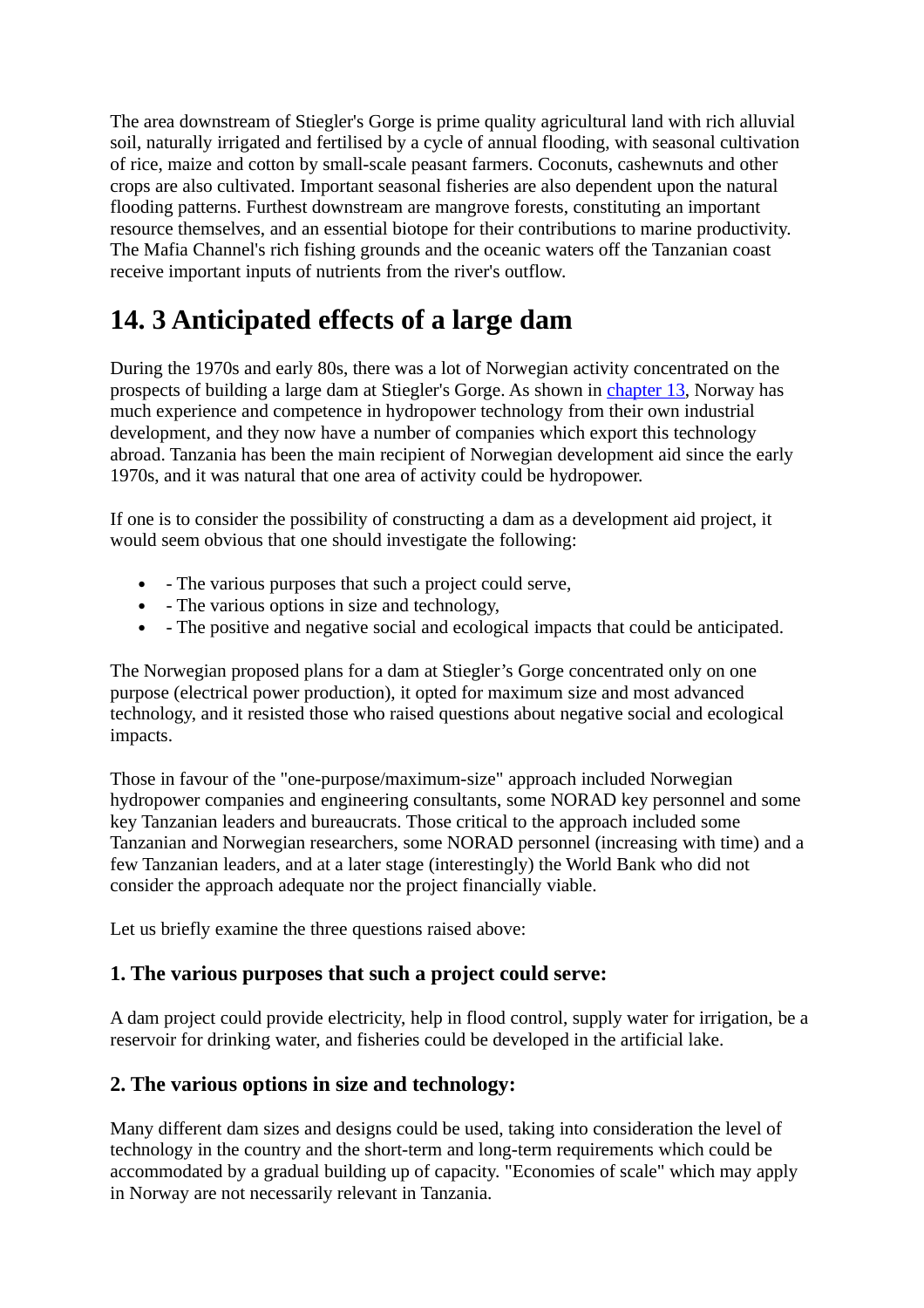#### **3. The social and ecological impacts:**

The positive impacts include the purposes stated above, and also economic stimuli which could result from a well-planned and well-balanced project. The negative impacts could be many and of far-reaching consequences. Some of the most important could be:

- a) A large area is inundated with water, flooding habitable areas and altering the ecology of that area and its surroundings drastically. This will probably have complex and irreversible effects on the vegetation and wildlife in the area, especially the Selous Reserve which contains threatened species.
- b) Settlements of migrant fishermen would arise near the lake, but these would probably be very unstable since the fish populations of artificial lakes are normally characterised by huge fluctuations, especially in early years after impoundment.
- c) Infrastructure lacks in the present Selous Reserve area, but the building up of such infrastructure would constitute a serious disturbance to the wildlife, and would probably aggravate the already serious problems of poaching.
- d) Floating plants would become a problem, as in the Kilombero area upstream. Herbicides may be used to control them, polluting the water.
- e) Sanitation and diseases would be immediate problems in a quickly-growing settlement. Sewage may be disposed into the lake untreated, and bilharzia and other water-related diseases would probably become a problem.
- f) Sediment from the rivers would be deposited at the rear end of the new lake and would fill it up, giving the dam a short effective lifetime.
- g) Fluctuating water levels in the lake can cause unstable ecological conditions for lake-shore fauna and flora and fish which breed and feed in shallows, and can be awkward for people living close to the lake.
- h) The construction of the dam would require a large community of workers and a lot of temporary infrastructure. Stiegler's Gorge is far from any other settlements and social problems may be rife.
- i) The sheer weight of water of an artificial lake 120 kilometres long and over 100 metres deep could cause seismic disturbances with obviously very serious consequences to the dam and everything downstream of it.
- i) The water leaving the outlets from the turbines would be absolutely sediment-free, causing erosion of the relatively soft soil around Stiegler's Gorge, possibly endangering the dam itself.
- k) The fact that major floods, such as the one occurring in 1979, were not properly accommodated in the design of the dam (completed in 1978), means that the danger of overflowing the dam is also very real.
- l) Downstream of the dam, reduced sediment transport may cause degradation and steepening of river banks so that seasonal flooding with water carrying nutrients and alluvium would no longer naturally irrigate and fertilise the huge Rufiji Basin area, one of the most fertile agricultural areas in Tanzania.
- m) Fallen water table levels would cause desiccation of soils and drastic effects on vegetation in the flood plain areas.
- n) Fallen water table levels would also cause a disruption of traditional agricultural practices and would also make artificial irrigation and supplementation of nutrients with chemical fertilisers necessary. This would be very costly, would take a long time to accomplish, and would have several longterm negative ecological consequences.
- o) Consequent salinisation of soils from artificial fertilisers and irrigation would also be a problem.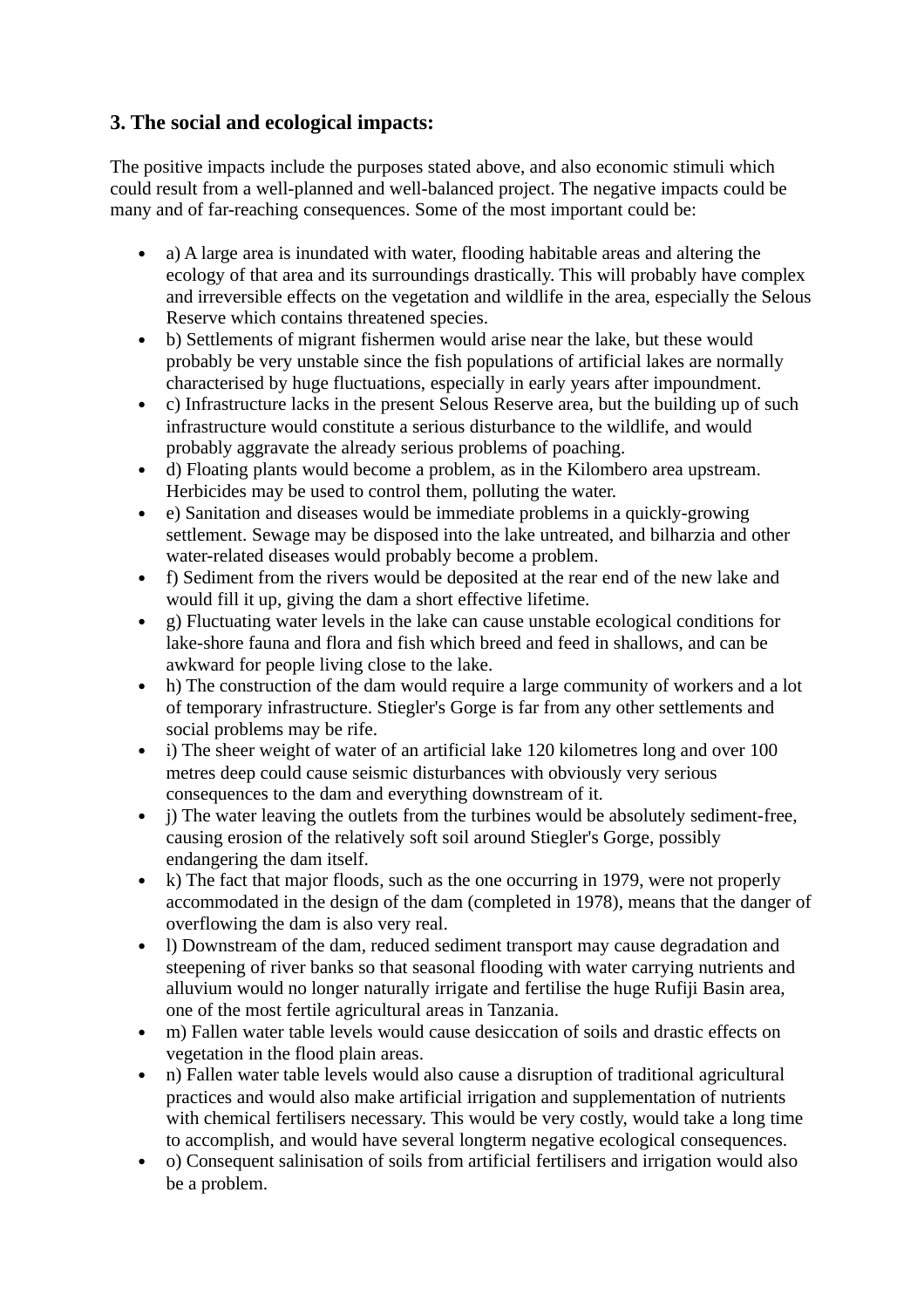- p) Water-borne diseases are notoriously associated with irrigation schemes, and these would undoubtedly affect the Rufiji Basin area.
- q) The Rufiji Basin has a number of important seasonal lakes with a specially adapted fish fauna which are dependent upon seasonal flooding.
- r) The total trapping of alluvial sediments can result in excessive erosion of river mouths and delta areas and recession of shorelines and even disappearance of islands.
- s) Mangrove forests in the delta are also dependent upon the supply of sediments and nutrients. These would suffer due to erosion and also cause negative impacts for those species inhabiting the mangroves, including several important commercial fish and crustaceans which have juvenile stages in the mangroves.
- t) The loss of mangrove forests would effect people who harvest them for poles and firewood.
- u) Salt intrusion due to decreased flow of the river may cause increased salinisation of agricultural areas inland from the river mouth. Rice cultivation would be particularly seriously affected.
- v) Spawning and growth cycles of marine fish and prawn species would be impacted in near-shore delta areas and the Mafia Channel area.
- w) Further offshore the productivity of Tanzania's coastal waters and their fisheries would also be effected by reduced nutrient supply.
- x) The proposed aluminium refining industry would have several potentially negative impacts, both economically, socially and ecologically.
- y) The imported technology for an advanced power station and the necessarily advanced infrastructure for distribution of this electrical power would be a huge burden to Tanzania, and make the country even more dependent upon foreign technology.
- z) The enormous costs of such a project (over 2 billion US dollars) would put the Tanzanian peasants and workers into deeper debt long into the next century.

Having now reached point number z), I shall stop the list although I am sure that my Norwegian friends could probably suggest points  $\alpha$ ),  $\varnothing$ ) and  $\alpha$ <sup>3</sup>) and many more, but I hope that this list gives some impression of the factors which should have been taken into account.

It can be insinuated that many of the negative impacts of large dams are much less serious or do not exist for smaller dams, and their positive effects can therefore be maximised.

## **14. 4 Norwegian involvement**

Peasant farmers, fishermen and traders have built up a body of knowledge of the Rufiji's flow and flooding over very many generations. The river is essential to agriculture, fisheries and transport in the region, and a knowledge of its normal rhythms and occasional excesses is important to the people in contact with it. People living in villages near to the Rufiji have memories of which years there were exceptional floods, which of the seven mouths has experienced the most flow at different times, the extent of salt penetration up into the delta region at various times, etc.

This part of Africa was colonised by the German imperialists through the brute force of military power during the last decades of the nineteenth century and the first years of the twentieth. After conquering the anti-colonial resistance, the German wished to exploit the natural resources of the country and they made investigations of the navigability of the river, and also examined potential for irrigated agriculture and hydropower production as early as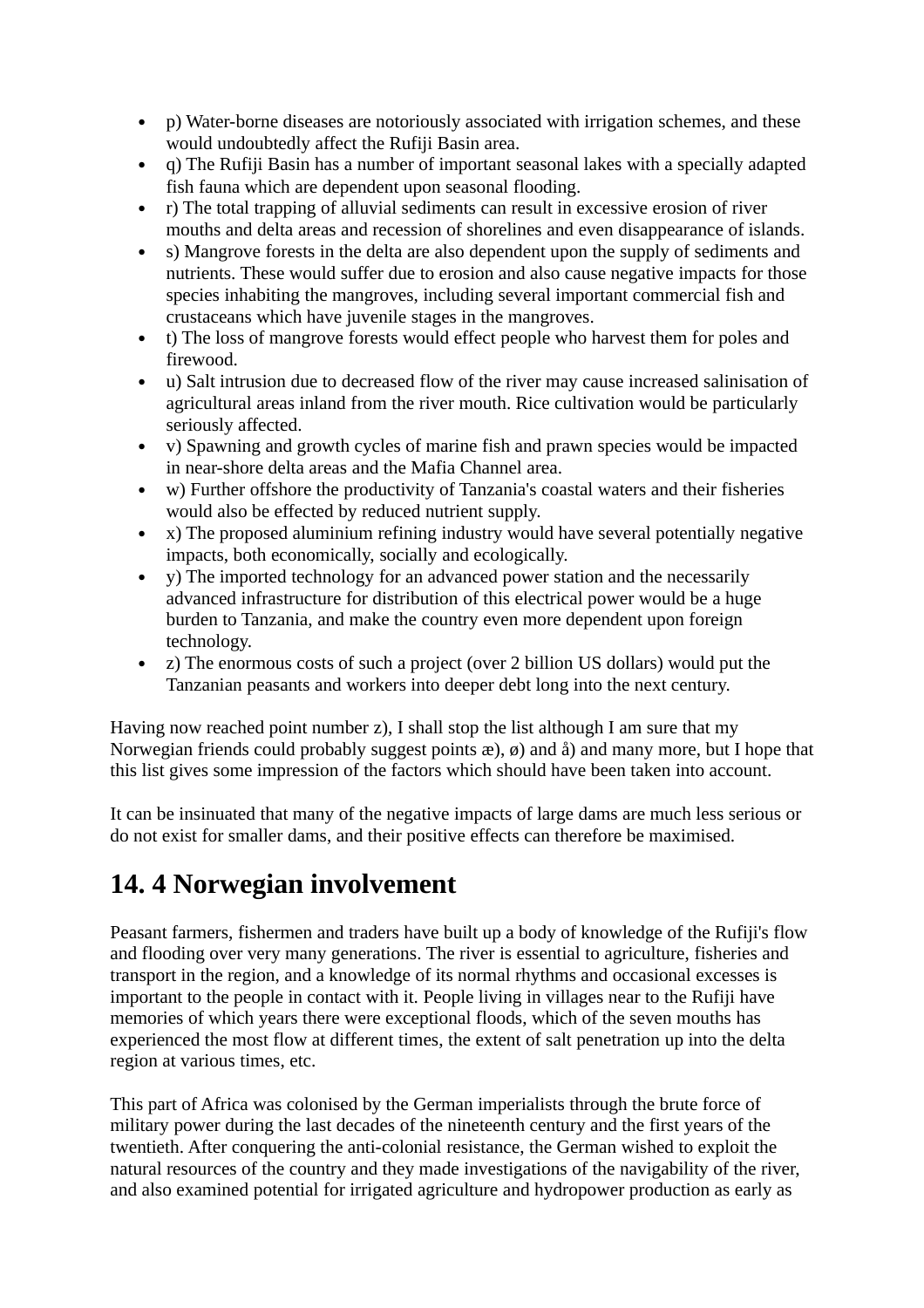1904. The leader of an investigation in 1907, Stiegler, was killed by an elephant at the gorge, which was named after him.

The British imperialists took over colonial power in Tanganyika in 1919, and an investigation of the Rufiji's agricultural potential was made by Telford in 1929.

In 1952 a FAO team made a brief survey of the Rufiji basin, and then carried out a more thorough survey which was published in 1961. The report emphasised irrigated agricultural potential and flood control, but also examined hydropower potential.

Tanganyika gained independence in 1961 and after the union with Zanzibar in 1964, the country was named Tanzania. After independence the main studies carried out by foreign development aid agencies and consultants were the American USAID (1967), the Japanese JETRO (1968), Norconsult (1972) and Hafslund/Norplan (1980), both Norwegian.

The American and Japanese reports were primarily concerned with hydropower generation, and the Japanese suggested an aluminium refining industry to utilise this power. The Norconsult study also examined only hydropower aspects of the potential dam, with the economic assumption that power consuming industries should be established to make the project financially feasible. The Hafslund/Norplan study gave some consideration to flood control, irrigation and fishing in the anticipated artificial lake, but there was little information available to them on these aspects and their principal emphasis was concentrated on production of hydropower for power consuming industries.

The Rufiji Basin Development Authority (RUBADA) was established by the Tanzanian Government in 1975 in order to develop the region, and their main interest was also in the maximisation of hydropower production. They were supposed to provide inputs to the planning processes concerning agricultural production, etc., but did not have the resources or manpower to supply these in time.

During the 1970s, researchers from the University of Dar es Salaam began to raise criticisms of the planned project. Staff of the Bureau for Resources Assessment and Land-Use Planning, the Institute of Development Studies, Department of Zoology and Marine Biology, and Department of Economics, began to question various aspects of the project. Sandberg and Havnevik, both Norwegians working at the university, voiced their criticisms to NORAD from 1974. Within NORAD various people also began to see problems with the project. Criticisms were aimed at the socio-economic and ecological impacts of the dam, health problems, economic assessments (such as projections for electricity demand), and technical aspects (such as the proposed "artificial flood").

NORAD sought the views of the World Bank, which would not consider financing such a single-purpose project. NORAD then sent a delegation to Tanzania which stressed the importance of a multi-purpose approach to the dam project. They concluded that impact studies should be carried out by Tanzanian institutions and foreign consultants.

Initially, a good atmosphere of cooperation was created and there was progress in impact studies. But soon problems arose for university researchers who were critical of the project, who were marginalised and denied access to information and resources. Some, including those considered least critical, were able to complete their work. Of the 27 studies carried out during 1979-1982, 18 of the most strategic and expensive ones were carried out by foreign